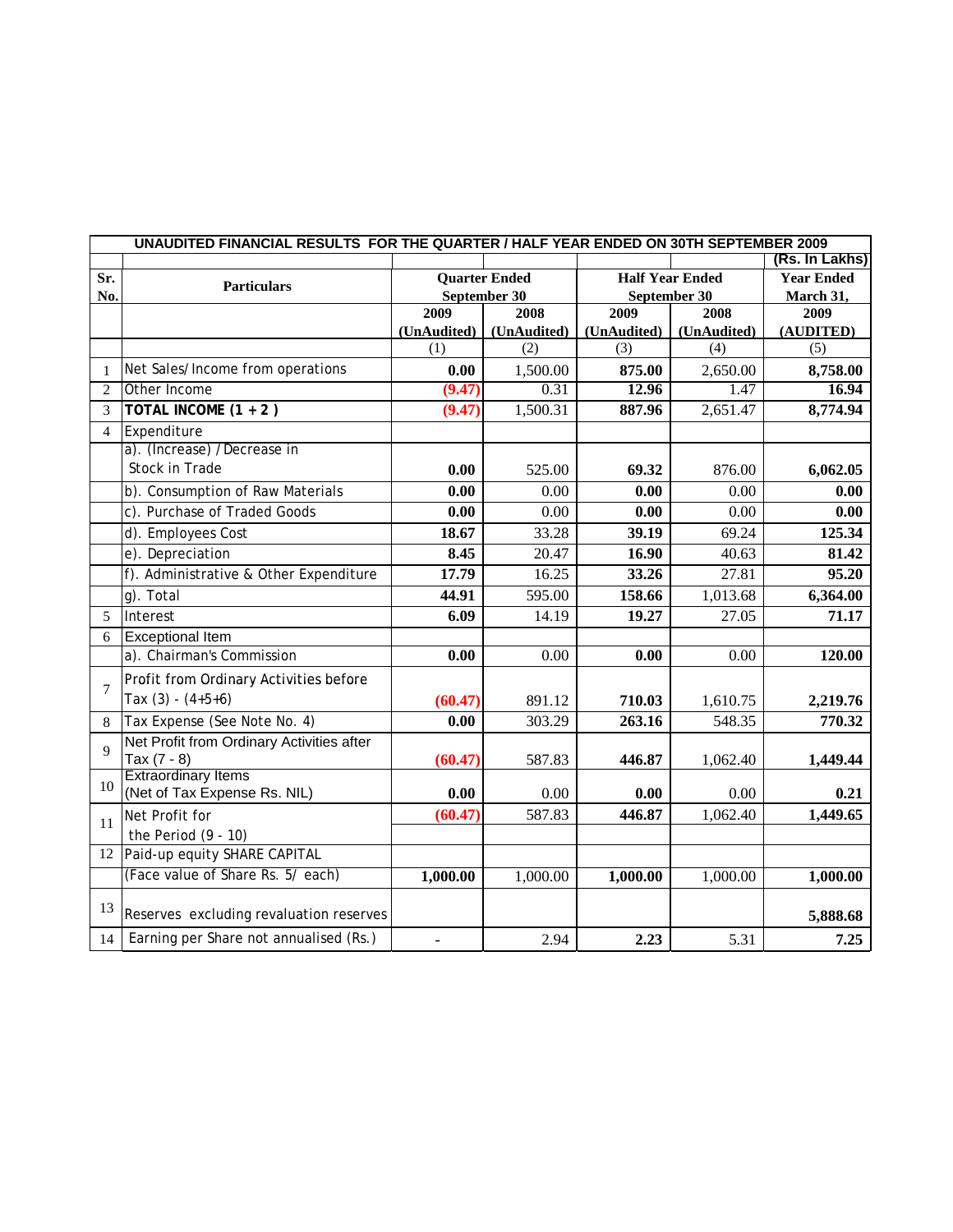|    | Aggregate of Non-Promoter               |            |            |            |            |            |
|----|-----------------------------------------|------------|------------|------------|------------|------------|
| 15 | Shareholdings                           |            |            |            |            |            |
|    | No of Shares                            | 7,869,653  | 8,850,400  | 7,869,653  | 8,850,400  | 8,400,606  |
|    | Percentage of shareholding              | 39.35%     | 44.25%     | 39.35%     | 44.25%     | 42.00%     |
| 16 | Promoters & promoter group              |            |            |            |            |            |
|    | Shareholding                            |            |            |            |            |            |
|    | a) Pledged / Encumbered                 |            |            |            |            |            |
|    | - Number of Shares                      | <b>NIL</b> | NIL        | <b>NIL</b> | <b>NIL</b> | <b>NIL</b> |
|    | - Percentage of shares (Total           |            |            |            |            |            |
|    | Promoter group)                         | <b>NIL</b> | <b>NIL</b> | <b>NIL</b> | <b>NIL</b> | <b>NIL</b> |
|    | - Percentage of Shares (Total Share     |            |            |            |            |            |
|    | Capital)                                | <b>NIL</b> | <b>NIL</b> | <b>NIL</b> | <b>NIL</b> | <b>NIL</b> |
|    | b) Non - Encumbered                     |            |            |            |            |            |
|    | -- Number of Shares                     | 12,130,347 | 11,149,600 | 12,130,347 | 11,149,600 | 11,599,394 |
|    | -- Percentage of Shares (Total Promoter |            |            |            |            |            |
|    | group)                                  | 60.65%     | 55.75%     | 60.65%     | 55.75%     | 58.00%     |
|    | -- Percentage of Shares (Total Share    |            |            |            |            |            |
|    | Capital)                                | 100.00%    | 100.00%    | 100.00%    | 100.00%    | 100.00%    |